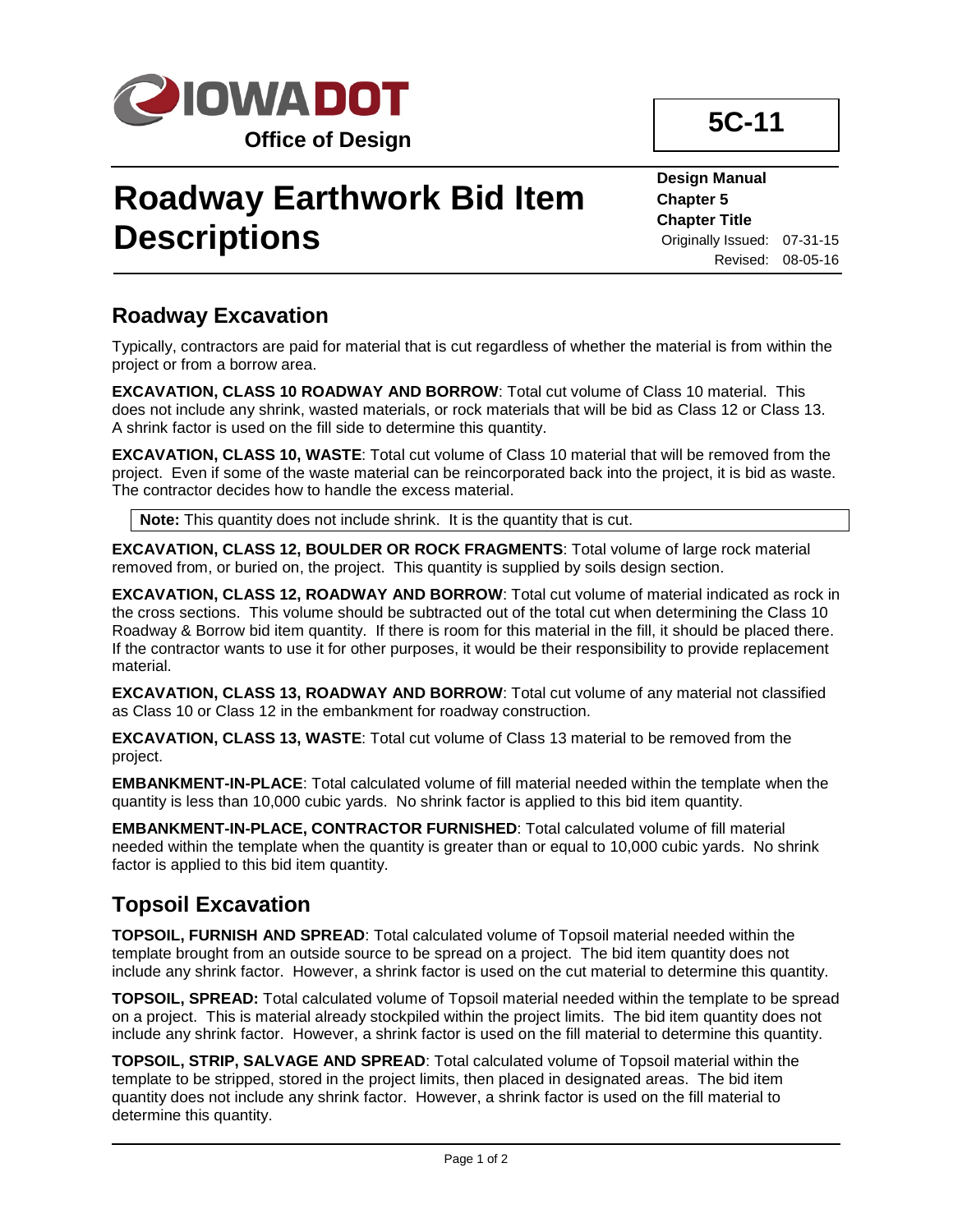**TOPSOIL, STRIP AND STOCKPILE**: Total calculated template volume of Topsoil material to be stripped and saved for a later operation (excess of Topsoil material stripped after the fill quantity is satisfied). The bid item quantity does not include any shrink factor. However, a shrink factor is used on the cut material to determine this quantity.

## **Examples of Bid Item Usage**

See Section 1F-20 for examples.